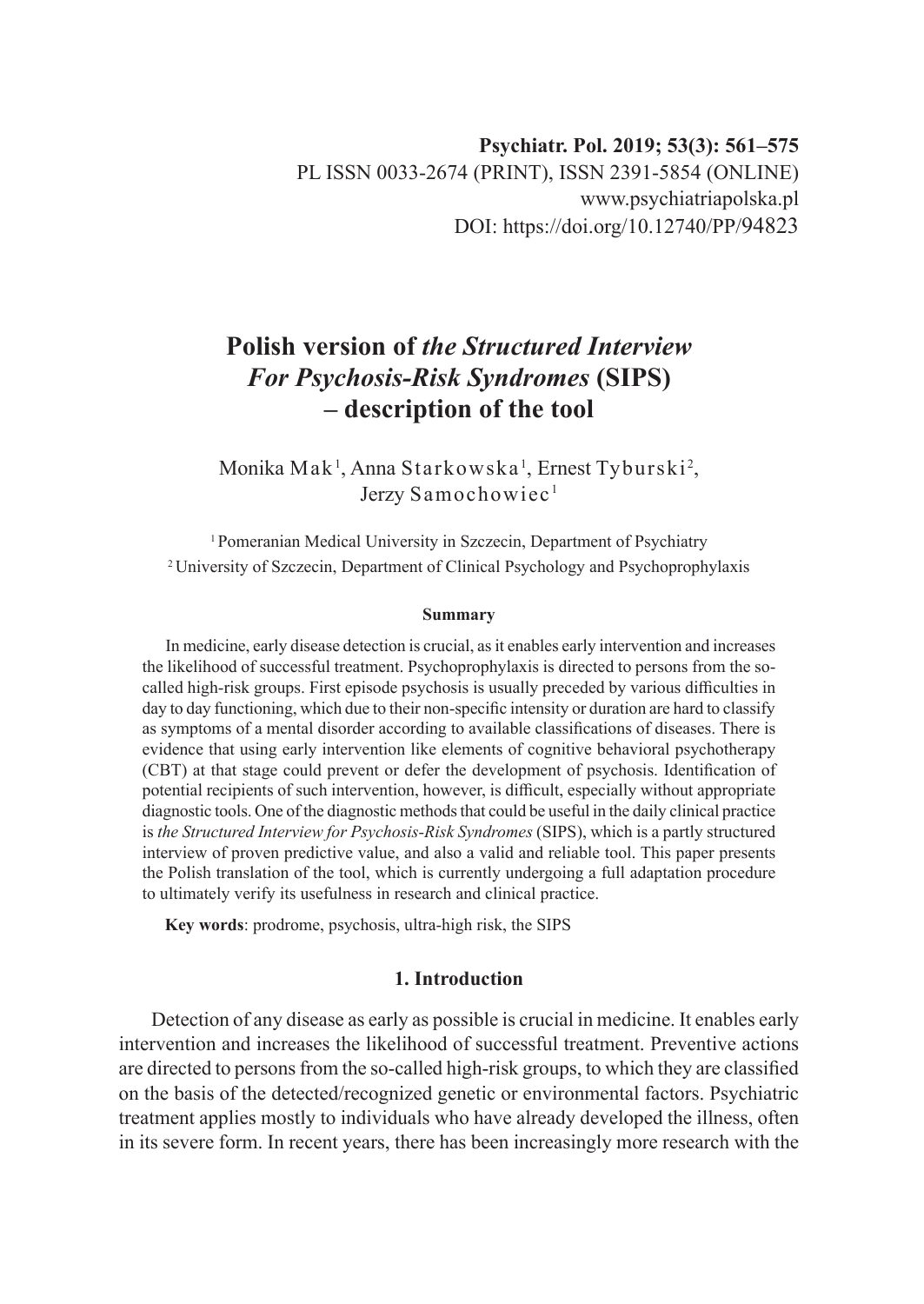aim to identify groups at high risk of developing a mental illness and detect the socalled prodromal symptoms.

Schizophrenia is currently considered a severe neurodevelopmental disorder. Before the first episode of psychosis, usually in childhood and adolescence, there appear certain difficulties, mostly related to one's academic functioning and conduct, which are examined in a retrospective manner, allowing to establish a pattern for detecting the criteria of high-risk or prodromal symptoms of psychosis, including schizophrenia. Research indicates that early implementation of specific preventive methods, e.g., cognitive behavioral interventions or pharmacotherapy, may lead to the postponement of the onset of the first episode, and possibly even its prevention (according to guidelines of the European Psychiatric Association) [1]. Even in the case of development of full-blown schizophrenia, monitored patients have a chance to undergo treatment immediately, which seems crucial in light of studies which show that the longer they remain without it, the less likely their remission, both in biological and clinical terms. However, in accordance with Polish standards for the treatment of prodromal conditions, or rather high-risk conditions, such diagnosis is not enough reason to administer pharmacological antipsychotic treatment, as not only may it not improve the patient's condition, but it may sometimes lead to occurrence of side effects. Therefore, in line with the recommendations of the International Early Psychosis Association Writing Group (2005), pharmacotherapy is considered only in the case of progressive deterioration, especially cognitive, suicidal tendencies, lack of remission of depression and aggressiveness. Otherwise, careful observation and therapeutic interventions are recommended, with particular preference of CBT [2].

In an attempt to describe the condition prior to the full-blown schizophrenia, there was once coined the term 'latent schizophrenia', later replaced with the term 'prodrome' [3, 4], a state rather non-specific symptomatically, but according to the traditional approach, constituting an actual phase of the illness [5]. It also became clear that the results of retrospective studies based on subjective data were not fully reliable, and therefore, there was a shift towards prospective studies. Reports from prospective analyses laid foundation for appearance of new diagnostic criteria, labeled as 'at risk mental states' (ARMS), 'ultra high-risk syndrome' (UHR) and 'prodromal risk syndrome' [6]. As already mentioned, the traditional 'prodrome' was considered the first phase of the illness, whereas the above terms are not construed as any particular medical condition and do not necessarily have to lead to the clinical diagnosis of schizophrenia. The International Early Psychosis Association (IEPA) suggests the following as the diagnostic criteria of the ultra high-risk syndrome (UHRS):

#### **Group 1 – Vulnerability**

Psychotic episode in a first-degree relative or met criteria for schizotypal personality disorder (according to DSM-IV).

Deterioration of mental state or functioning for at least one month, but no longer than five years.

Significant impairment in functioning in the past year.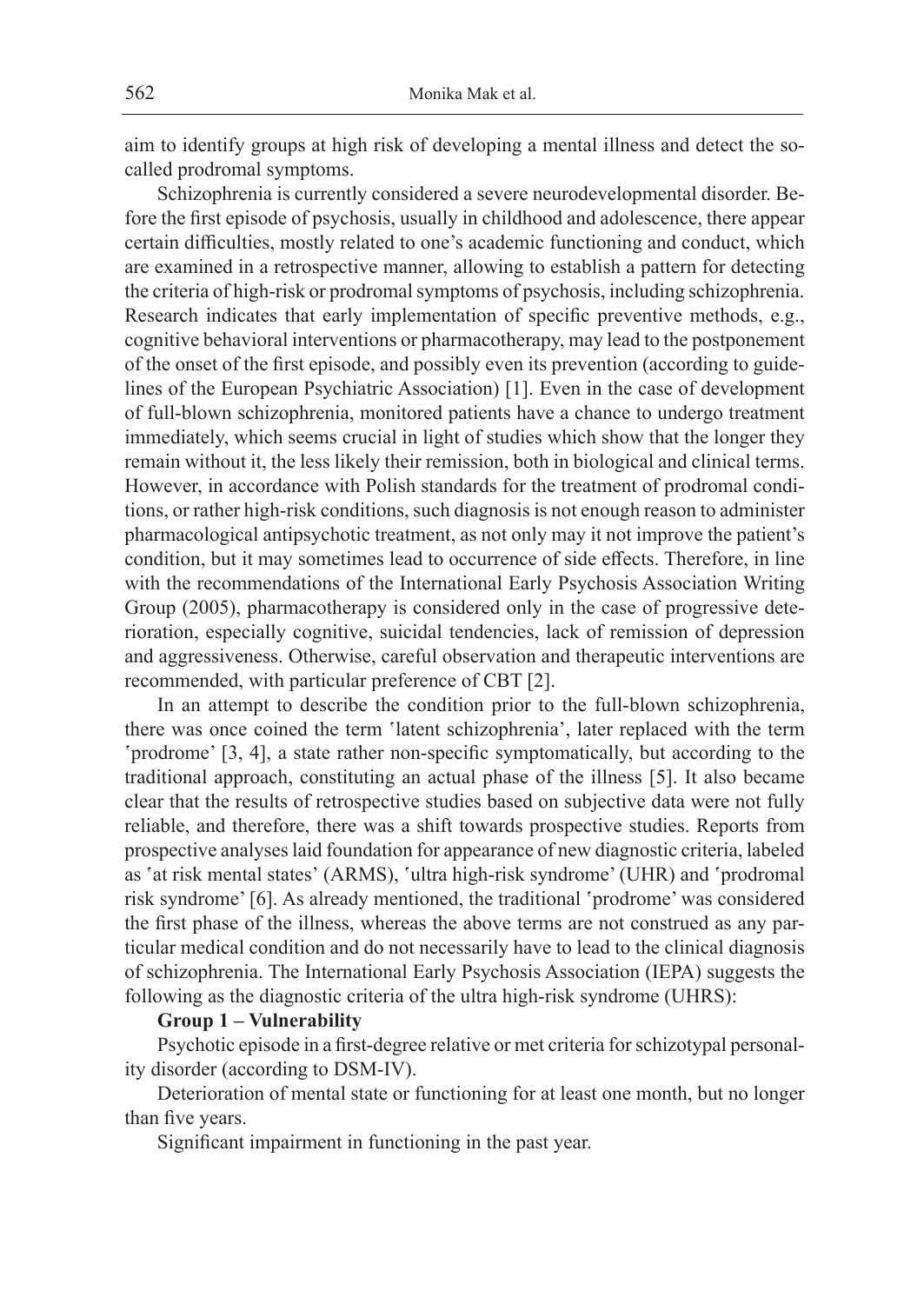# **Group 2 – Attenuated psychosis group**

Presence of at least one of the following symptoms:

- ideas of reference;
- bizarre beliefs that do not reach the intensity of delusions, or magical thinking;
- paranoid thinking;
- fleeting disturbance of sensory perception;
- bizarre communication, or slight disorganization of thought;
- bizarre behavior or appearance.

Symptoms occur at least several times a week.

Symptoms are present for at least a week, but not longer than five years. Symptoms have been present over the past year.

**Group 3 – Brief limited intermittent psychotic symptoms (BLIPS)**

Presence of at least one of the following symptoms:

- delusions;
- magical thinking;
- perceptual abnormality;
- paranoid thinking;
- disorganized thinking and speech.

Symptoms occur at least several times a week.

The episode lasts less than a week.

Symptoms resolve spontaneously [5].

Prospective studies indicate that the illness manifests itself in an average of about 35–49.4% of persons at risk (based on specific criteria) [7–9]. The natural consequence of such research results seems to be implementation of appropriate preventive actions, e.g., cognitive behavioral therapy or pharmacotherapy – and monitoring of their results [10].

An important challenge for researchers is to raise the awareness of medical personnel and equip them with the necessary competencies for professional use of the diagnostic tools which enable identification of persons at risk of developing schizophrenia. Such methods are, among others, *the Bonn Scale for the Assessment of Basic Symptoms* (BSABS) [11], *the Comprehensive Assessment of At Risk Mental States* (CAARMS), which has been translated into Polish [12], and *the Structured Interview for Prodromal Syndromes* (SIPS) [13].

Given the results of studies indicating its usefulness in detecting high-risk states of developing serious mental disorders, including psychoses, we decided to translate the tool into Polish in order to carry out the Polish validation of the SIPS.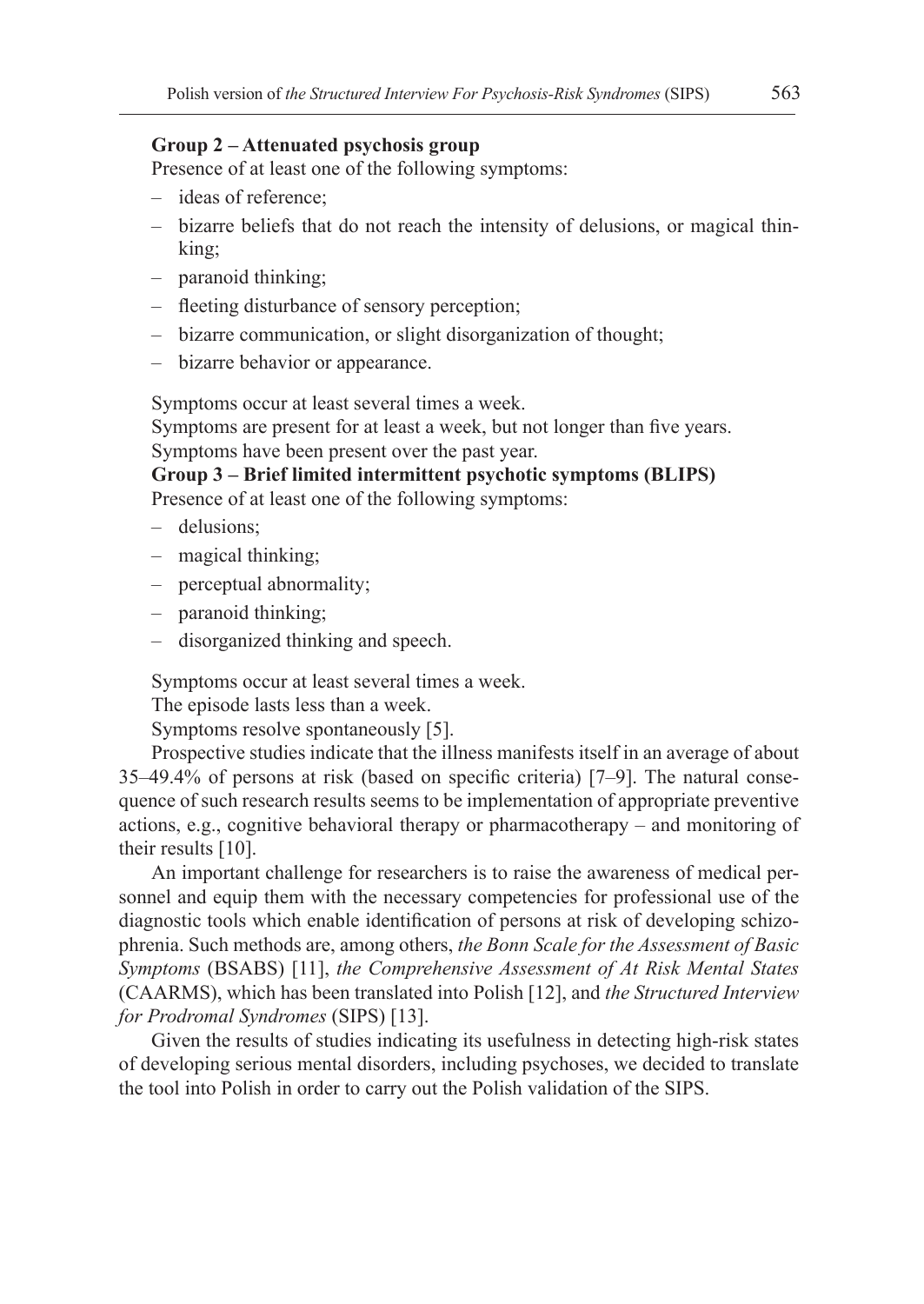# **2. SIPS overview**

The SIPS is a structured interview with the aim to:

- Rule out past and/or current psychosis;
- Rule in lifetime history of one or more of the three types of psychosis-risk syndromes;
- Determine the current status of each psychosis-risk syndrome that is present lifetime;
- Rate the current severity of the psychosis-risk symptoms.

The SIPS consists of several parts relating to various aspects of one's psychological functioning that are helpful in identification of psychopathological symptomatology. The form of the examination together with the sequence of individual elements of the interview are presented in Table 1.

| Structured Interview for Psychosis-Risk            | The Scale of Psychosis-Risk Symptoms (SOPS)        |  |  |  |
|----------------------------------------------------|----------------------------------------------------|--|--|--|
| Syndromes (SIPS)                                   |                                                    |  |  |  |
|                                                    | <b>Positive Symptoms</b>                           |  |  |  |
| Scales and questionnaires                          | Unusual Thought Content / Delusions                |  |  |  |
| <b>Family History Questionnaire</b>                | Suspiciousness / Persecutory Ideas                 |  |  |  |
|                                                    | Grandiose Ideas                                    |  |  |  |
| The Scale of Psychosis-Risk Symptoms (SOPS)        | Perceptual Abnormality / Hallucinations            |  |  |  |
| The Global Assessment of Functioning               | Disorganized Communication                         |  |  |  |
| (GAF) - a modified scale                           | <b>Negative Symptoms</b>                           |  |  |  |
| Schizotypal Personality Disorder (according to     | Social Anhedonia                                   |  |  |  |
| $DSM - 5$                                          | Avolition                                          |  |  |  |
| Criteria                                           | Impaired Expression of Emotion Impaired Experience |  |  |  |
| Presence of Psychotic Syndrome (POPS)              | of Emotions and Self                               |  |  |  |
|                                                    | Poverty of Thought                                 |  |  |  |
| Diagnosis of Brief Intermittent Psychotic Syndrome | Impaired Occupational Functioning                  |  |  |  |
| (BIPS)                                             | Disorganization Symptoms                           |  |  |  |
| Diagnosis of Attenuated Positive Symptom           | Odd Behavior / Appearance Bizarre Thinking         |  |  |  |
| Syndrome (APSS)                                    | Trouble with Focus and Attention Impairment in     |  |  |  |
| Diagnosis of Genetic Risk and Deterioration        | Personal Hygiene                                   |  |  |  |
| Syndrome (GRD)                                     | <b>General Symptoms</b>                            |  |  |  |
| Current status of each psychosis-risk syndrome     | Sleep Disturbance                                  |  |  |  |
| diagnosis (COPS 5.6)                               | Dysphoric Mood                                     |  |  |  |
| DSM-5 Attenuated Psychosis Syndrome                | Motor Disturbance                                  |  |  |  |
| (DSM-5 APS)                                        | Impaired Tolerance of Normal Stress                |  |  |  |

### Table 1. **Structure of the SIPS**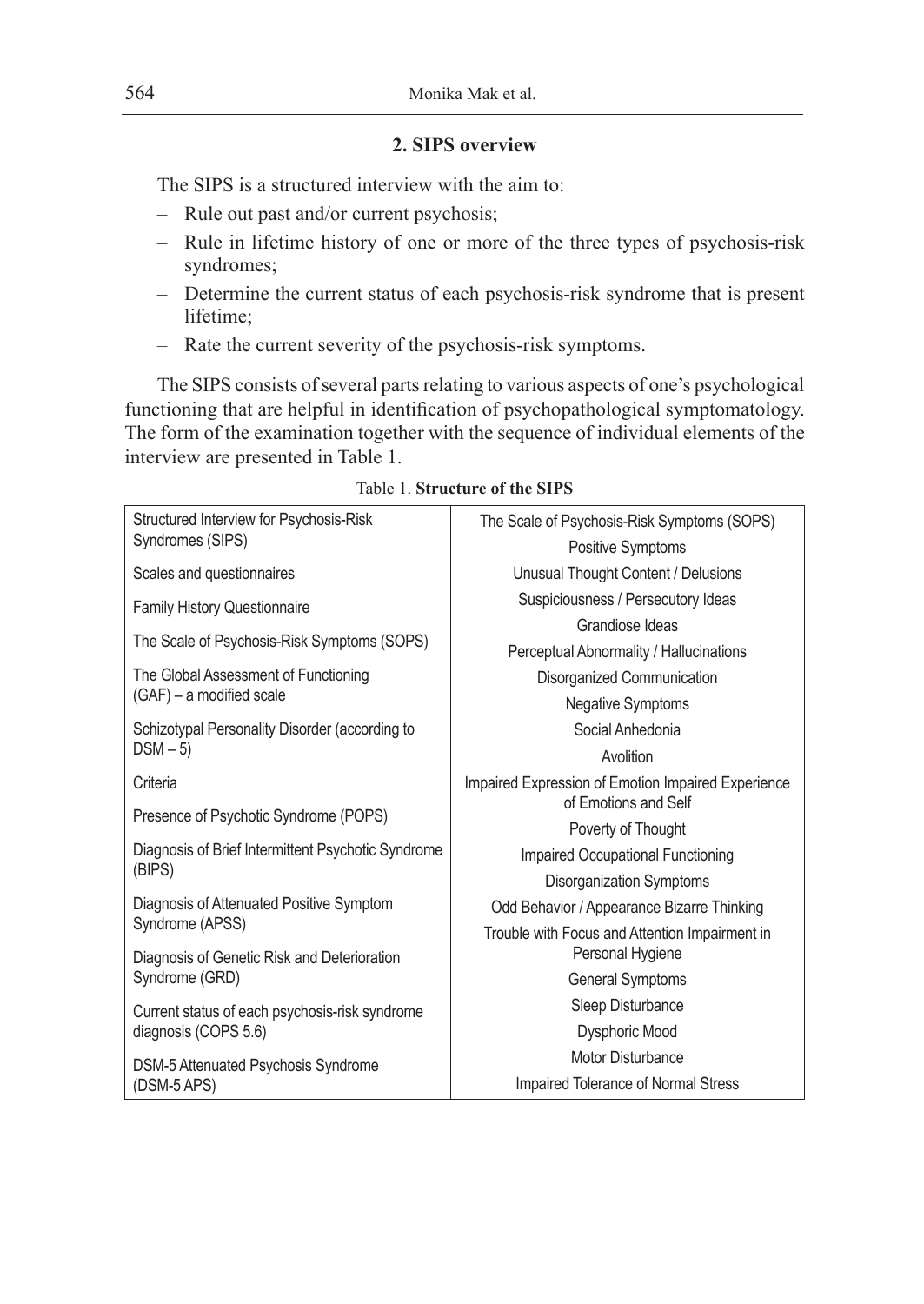#### *2.1. Family History Questionnaire*

To begin with, the rater collects information about what has brought the person to the interview, their recent functioning and educational, developmental, occupational, and social history, as well as potential trauma history, medical history and history of substance use, followed by detailed family history of mental illness.

#### *2.2. The Scale of Psychosis-Risk Symptoms* (*SOPS)*

The following parts of the interview concern the interviewed person's mental state. Part P – positive symptoms, part  $N$  – negative symptoms, part D –disorganization symptoms, part G – general symptoms. Each part includes a series of questions and space for registering responses. Raters are required to ask all the questions that are in bold. All other ones are optional and may be included for clarification purposes. The interview is semi-structured, which means that it allows additional questions, if it is deemed necessary.

The answers include: 'yes', 'no', 'no information'. All affirmative answers should be clarified with additional questions in the form of qualifiers, which are presented in the detailed description of the SOPS. There are two different scales to assess symptom severity. Positive symptoms are rated on one scale while negative, disorganization and general symptoms are assessed using the other, as will be further explained in the detailed overview of the interview later in this article.

#### *2.3. The Global Assessment of Functioning (GAF) – a modified scale*

When scoring, the rater should consider the person's psychological, social and occupational functioning on a hypothetical continuum of mental health/illness. The total score can range from 1 to 100 points. Any impairment in functioning due to physical health or environmental limitations should not be included.

#### *2.4. Schizotypal Personality Disorder Checklist – DSM-5*

Since genetic risk as defined by the SIPS involves meeting DSM-5 criteria for lifetime schizotypal personality disorder and/or having a first degree relative with a psychotic disorder, the interview includes a table with SPD symptoms to mark their presence or lack thereof.

#### 2.5. Summary of SIPS data

The summary includes names of scales and symptom severity ratings from 0 to 1.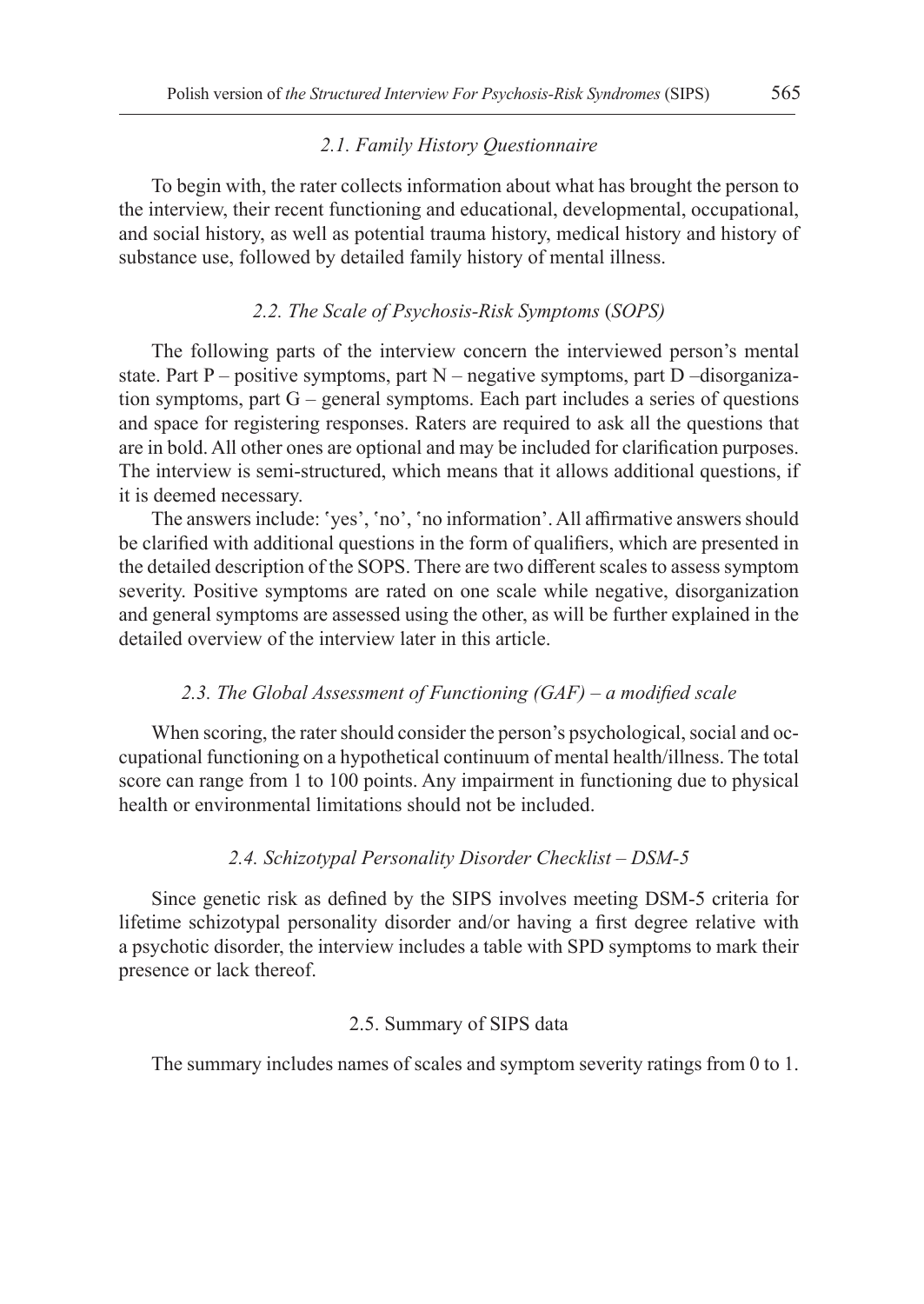### 2.6. Summary of SIPS syndrome criteria

The last key stage is to determine which criteria most accurately meet the symptoms described earlier in the subject. Criteria of the SIPS syndrome are as follows:

- *Presence of Psychotic Syndrome (POPS);*
- *Diagnosis of Brief Intermittent Psychotic Syndrome (BIPS);*
- *Diagnosis of Attenuated Positive Symptom Syndrome (APSS);*
- *Diagnosis of Genetic Risk and Deterioration Syndrome (GRD);*
- *Psychosis-Risk Syndrome (COPS 5.6);*
- *DSM-5 Attenuated Psychosis Syndrome.*

## **3. The SIPS detailed overview and the objective of the interview**

#### 3.1. Rule out a past and/or current psychotic syndrome

A past psychosis should be ruled out using screening tools or general information obtained from the subject, on the basis of *the Presence of Psychotic Symptoms* criteria (POPS). Current psychosis is defined by the presence of positive symptoms.

*3.1.1. The Presence of Psychotic Symptoms criteria (POPS)*

Current psychosis is defined as follows:

Meeting both (A) and (B) criteria is required.

Criterion (A) states that the following positive symptoms are present at a psychotic level of intensity (Rated at level '6'):

Unusual thought content, suspiciousness/persecution, or grandiosity with delusional conviction and/or perceptual abnormality of hallucinatory intensity and/or speech that is incoherent or unintelligible.

According to criterion (B), any (A) criterion symptom has to remain at sufficient frequency and duration or urgency. At least one symptom from (A) has occurred over a period of one month for at least one hour per day at a minimum average frequency of 4 days per week or the symptom is seriously disorganizing or dangerous. 'Dangerous' means physically dangerous to life or health. 'Seriously disorganizing' means dangerous to personal dignity or reputation.

Positive Symptoms are rated on scales P1–P5 of *the Scale of Psychosis-Risk Symptoms* (SOPS). A score of 1 to 5 on one or more of scales P1–P5 indicates a positive symptom that is at a non-psychotic level intensity. A score of 6 on one or more of scales P1–P5 indicates that a positive symptom is at a 'Severe and Psychotic' level of intensity and thus, the (A) criterion is met. Symptoms at a psychotic level will be explained further in the article, where the assessment of positive symptoms in the SOPS is explained.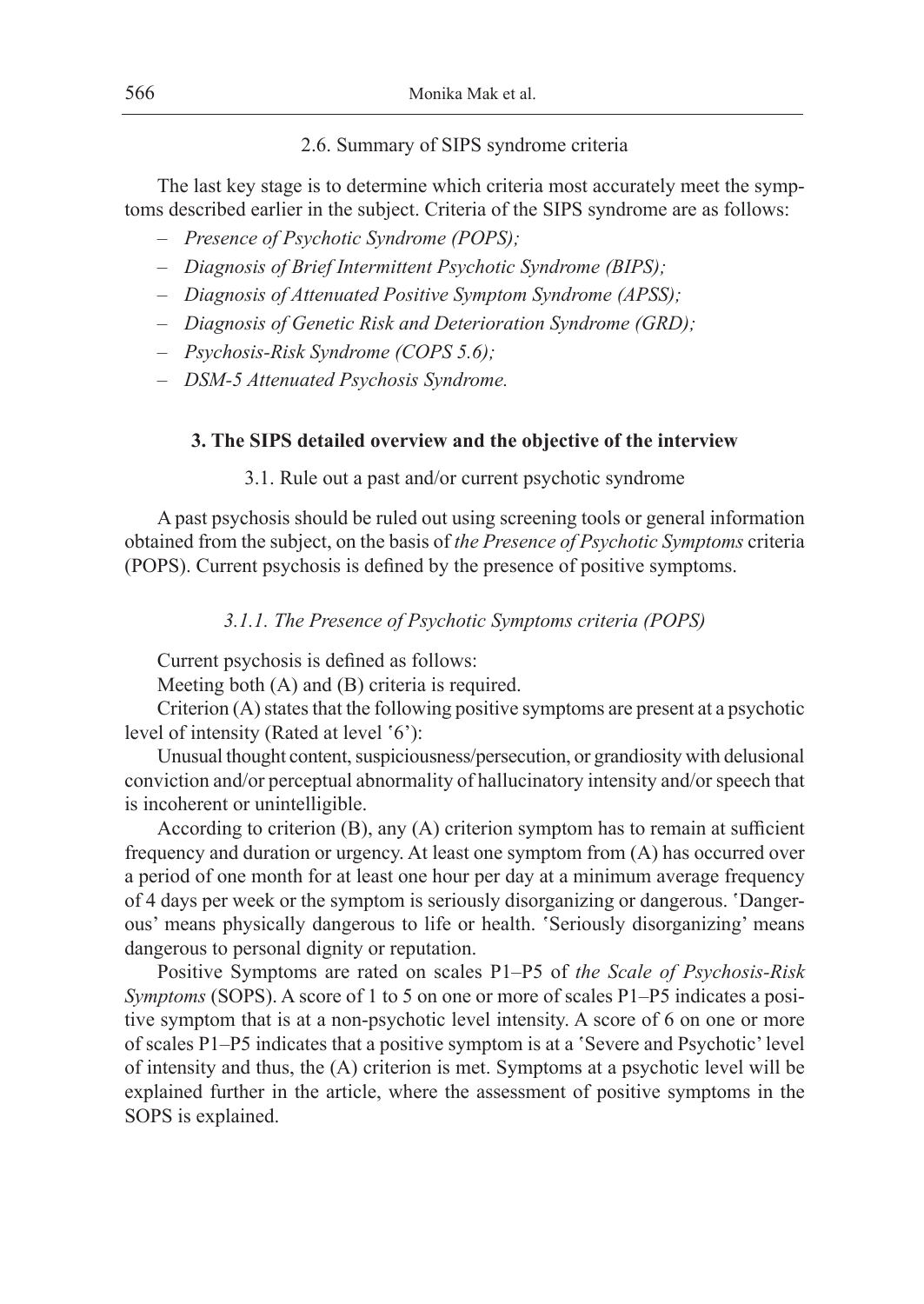The presence of a current psychosis, however, depends also upon the frequency or urgency of the (A) criterion symptom(s). If a positive symptom also satisfies the (B) criterion, a current psychosis is defined.

# 3.2. Rule in lifetime history of one or more of the three types of psychosis-risk syndromes

Here the rater is required to note that the three psychosis-risk syndromes are not mutually exclusive, which means that patients can meet criteria for one or more syndromes. Patients not meeting criteria for a past or current psychosis are evaluated on *the Criteria of Psychosis-Risk Syndromes* (COPS 5.6) for the lifetime presence of one or more of three psychosis-risk syndromes: *Brief Intermittent Psychotic Syndrome* (BIPS)*, Attenuated Positive Symptom Syndrome* (APSS)*,* and *Genetic Risk and Deterioration Syndrome* (GRD).

*3.2.1. Criteria of Psychosis-Risk Syndromes (COPS 5.6)*

# *3.2.1.1. A diagnosis of Brief Intermittent Psychotic Syndrome (BIPS)*

It is defined by the presence of frankly psychotic symptoms that are very brief or intermittent. To meet diagnostic criteria for BIPS, a psychotic intensity symptom – SOPS score = 6 ('severity criterion') – must at some point have been present at least several minutes a day at a frequency of at least once per month ('frequency criterion'), and must not have been likely due to another disorder ('attribution criterion'). Even though these positive symptoms are or were present at a psychotic level of intensity, a current or past psychotic syndrome can be ruled out if the POPS (B) criteria for sufficient frequency and duration or urgency were not met.

### *3.2.1.2. A diagnosis of Attenuated Positive Symptom Syndrome(APSS)*

It is defined by the presence of recent attenuated positive symptoms of sufficient severity and frequency. To meet criteria for an attenuated symptom, a patient must at some point have rated level '3', '4', or '5' on at least one of the P1–P5 positive symptom items of the SOPS ('severity criterion'). The symptom(s) must have occurred at the then-current intensity level at an average frequency of at least once per week in the past month ('frequency criterion'), and must not have been likely due to another disorder ('attribution criterion').

### *3.2.1.3. A diagnosis of Genetic Risk and Deterioration Syndrome (GRD)*

It is defined by a presence of genetic risk for schizophrenia spectrum disorder criteria (the genetic risk criterion can be met if the patient has a first degree relative with any affective or nonaffective psychotic disorder) and/or when the patient has ever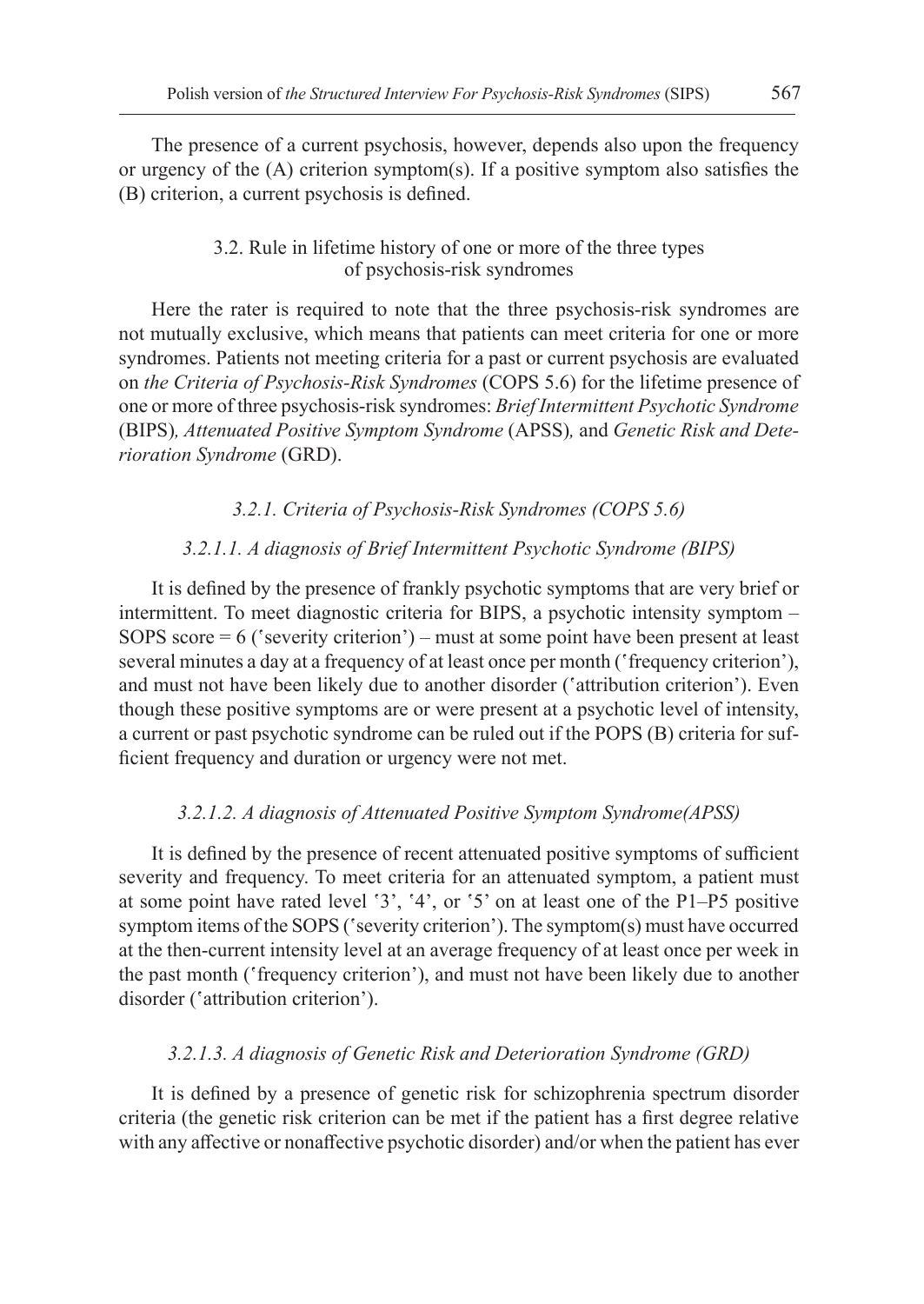met criteria for DSM-5 schizotypal personality disorder. Functional deterioration is operationally defined as a 30% or greater drop in the GAF score within a year.

3.3. Determine the current status of each psychosis-risk syndrome diagnosis

For each psychosis-risk syndrome diagnosis, a current status is established. There are four current statuses: progression, persistence, partial remission, and full remission. Criteria for each status are specific for each psychosis-risk syndrome. For BIPS Progression, symptoms meeting BIPS severity, frequency and attribution criteria must be currently present and must have begun or worsened in the past three months. For APSS Progression, symptoms must have begun in the past year or must currently rate at least one scale point higher than it would if rated 12 months ago. BIPS or APSS Persistence is selected when symptoms severity, frequency and attribution criteria, but not worsening criteria, are met. BIPS or APSS Partial Remission is selected when previously qualifying symptoms no longer meet frequency or attribution criteria or have no longer met severity criteria but for six months. BIPS or APSS Full Remission is selected when no qualifying symptom has met severity criteria for more than six months.

GRD Progression requires a GAF drop of at least 30% in the previous year. When the GAF is not progressing but remains below 90% of its level 12 months prior to first lifetime qualification, GRD persistence is selected. GAF scores higher than the persistence criterion qualify for GRD Partial Remission if present for 6 months or less and for GRD Full Remission if for more than 6 months.

The SIPS also generates *DSM-5 Attenuated Psychosis Syndrome* diagnoses.

# 3.4. Rate the current severity of the psychosis-risk symptoms

Patients meeting criteria for one or more psychosis-risk syndromes are further evaluated using the SOPS rating scales for Negative Symptoms, Disorganization Symptoms and General Symptoms. While this additional information will not contribute to the diagnosis of a *psychosis-risk syndrome*, it will provide both a descriptive and quantitative estimate of the diversity and severity of psychosis-risk symptoms. Some investigators may wish to obtain a full SOPS with all patients.

# **4. Detailed overview of** *the Scale of Psychosis-Risk Symptoms* **(SOPS)**

The SOPS describes and rates psychosis-risk and other symptoms that have occurred in the past month (or since the last rating if more recently). The aim is to rate the highest the symptom has been for at least several minutes within this time period. The SOPS is organized in four primary sections: (P) Positive Symptoms, (N) Negative Symptoms, (D) Disorganized Symptoms, (G) General Symptoms. The SOPS final ratings are recorded on a summary sheet located at the end of the SIPS.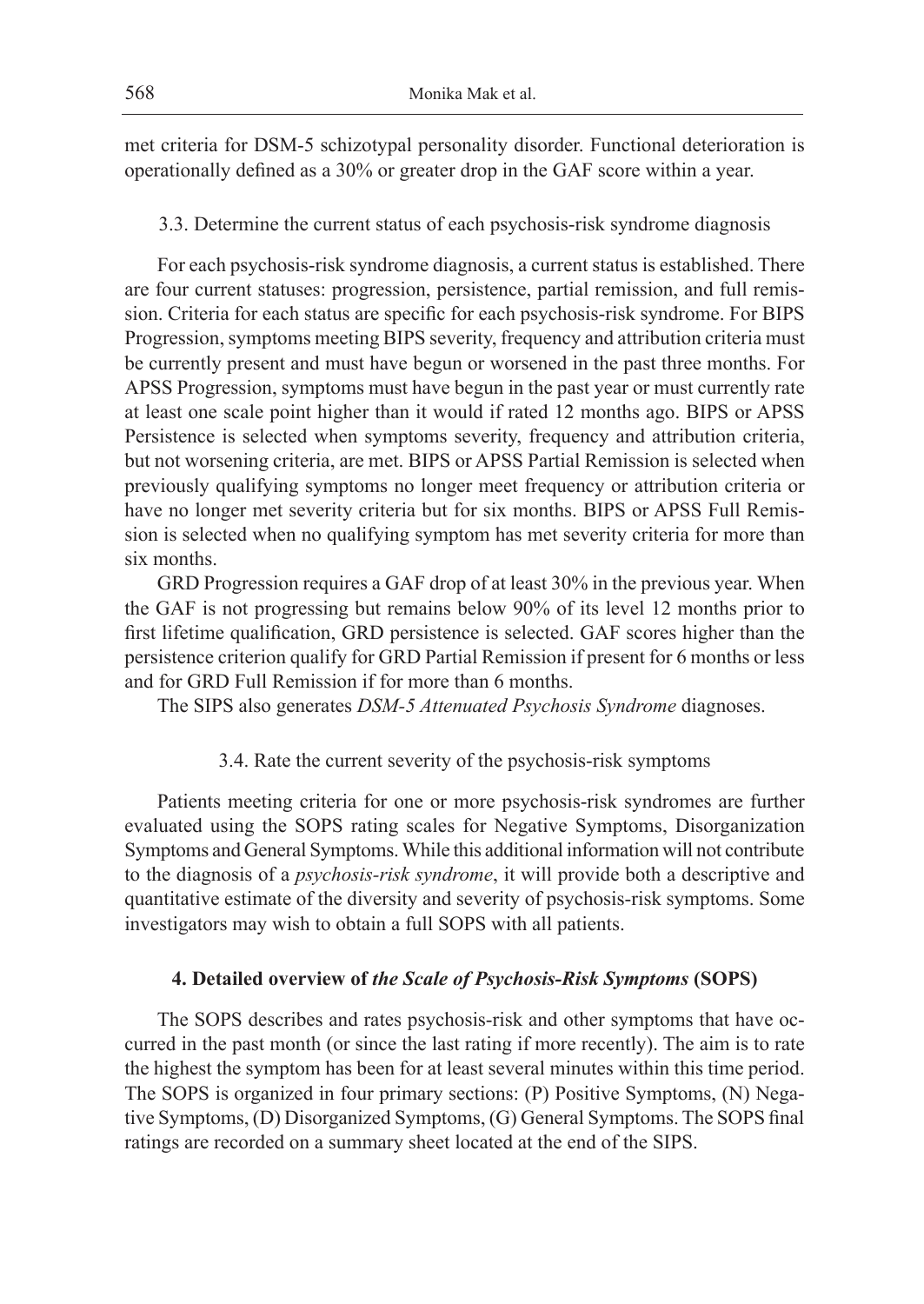#### 4.1. Inquiry

Within each section of the SOPS, a series of questions is listed with space provided for recording responses ('N' = no; 'NI' = no information; 'Y' = yes). All boldface inquiries should be asked. Questions that are not printed in boldface are optional and can be included for clarification or elaboration of positive responses. The interview is semi-structured, meaning that the interviewer may include additional unstructured questions if needed to establish rating.

#### 4.2. Qualifiers

Following each set of questions, a series of qualifiers is listed. Each question that elicits a positive (i.e. 'Y') response should be followed by these qualifiers in order to obtain more detailed information. For all 'Y' responses, the following should be recorded:

- Description, onset, duration, frequency;
- Degree of distress: 'What is this experience like for you? Does it bother you?';
- Degree of interference with life: 'Do you ever act on this experience? Does having the experience ever cause you to do anything differently?';
- Degree of conviction/meaning/tenacity: 'How do you account for this experience? Do you ever feel that it could just be in your head? Do you think this is real?'.

Two different severity scales are used for measuring indicated symptoms. Positive symptoms are rated on one severity scale while negative, disorganized and general symptoms are rated using a second severity scale.

Anchors in each scale are intended to provide guidelines and examples of signs for every symptom observed. Basis for ratings includes both interviewer observations and subject reports. Third party reports alone do not qualify.

#### 4.3. SOPS item ratings

#### *4.3.1. Positive Symptoms*

Ratings of 0–2 are in the normal range (with the rating of 0 being completely normal, and 1 and 2 being less frequent gradations of normal). Ratings of 3 to 5 are in the risk syndrome range. A rating of 6 indicates frankly psychotic symptom severity. It should be noted that the SOPS is different from other rating scales as it does not provide gradations for the severity of frank psychosis. A rating of 3 is when a symptom meets criteria for psychopathology (not in the normal range). The person must readily self-disclose skepticism as to the reality of the symptom. Generally the symptom is also distressing to the person and/or interferes with thinking, feeling, or social relations, but not necessarily. A rating of 4 is when a symptom meets criteria for psychopathol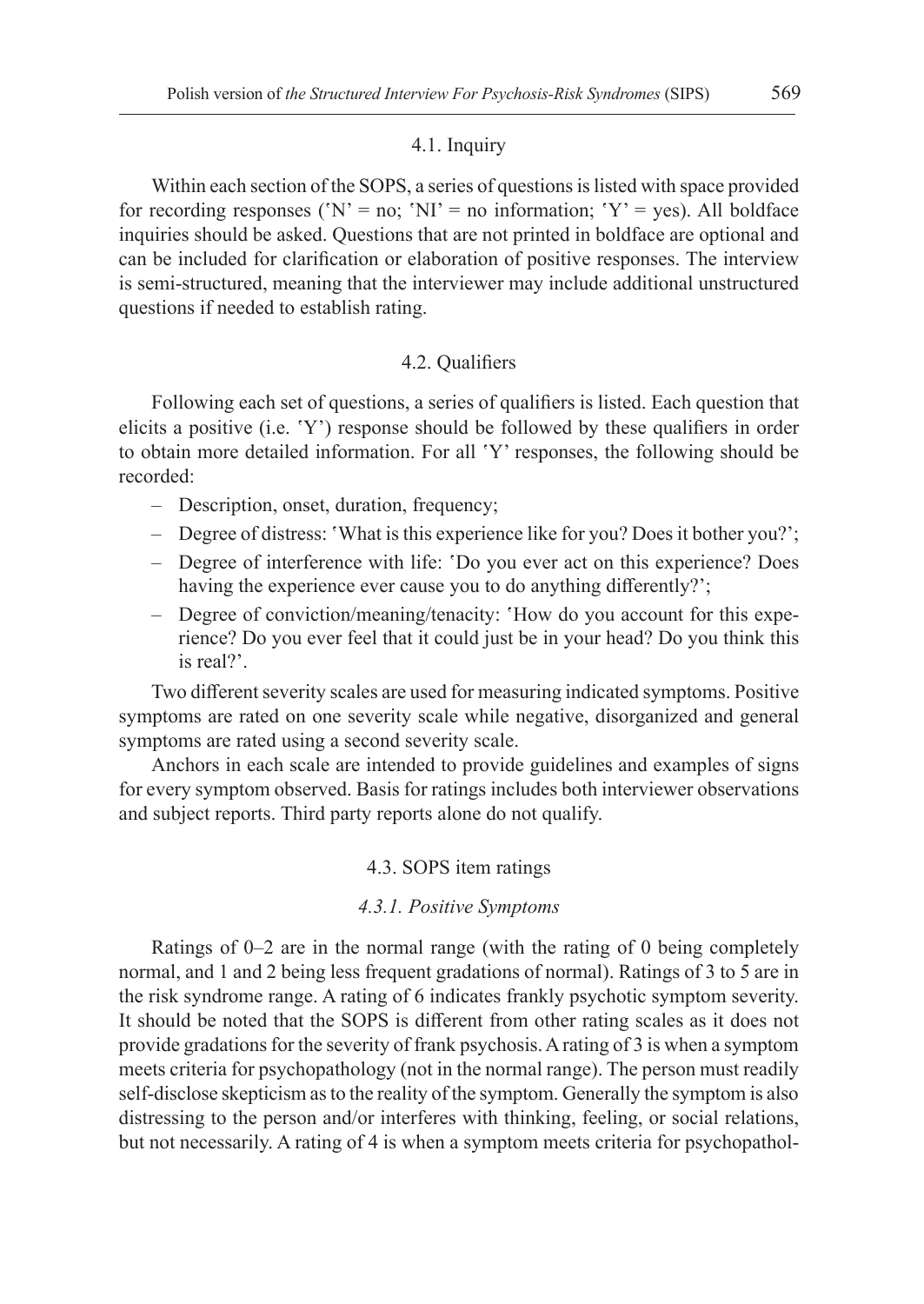ogy that is formed or more intense. The person can still self-generate skepticism, but doing so requires some time and effort. Generally the symptom is also distressing and/ or interferes with thinking, feeling, or social relations and sometimes causes a change in their behavior, but not necessarily. A rating of 5 is when there is all but delusional conviction. Skepticism can only be elicited by others. A rating of 6 is when there is delusional conviction. Raters must always consider the impact of subcultural beliefs on the item. If they are consistent with identifiable subcultural norms, it should not be rated higher than 2.

| Absent | Questionably<br>present | Mild | Moderate | Moderately<br>severe | Severe but<br>not psychotic | Severe and<br>psychotic |
|--------|-------------------------|------|----------|----------------------|-----------------------------|-------------------------|

| Table 2. Positive symptoms are rated on the SOPS from 0 (absent) to 6 (severe and psychotic) |  |
|----------------------------------------------------------------------------------------------|--|
|----------------------------------------------------------------------------------------------|--|

# *4.3.2. Negative, Disorganization and General Symptoms*

A rating of 0 indicates a completely normal score, and 1 and 2 are less frequent gradations of normal. Risk syndrome patients or frankly psychotic patients can score at any level, including 0 and 6. Each severity scale is followed by a section with some space to provide a brief description of the symptom(s) and the rationale for assigning the specific rating.

Table 3. **Negative/Disorganized/General Symptoms are rated on the SOPS from 0 (absent) to 6 (extreme)**

| Absent | Questionably<br>present | Mild | Moderate | Moderately<br>severe | Severe | Extreme |
|--------|-------------------------|------|----------|----------------------|--------|---------|
|--------|-------------------------|------|----------|----------------------|--------|---------|

### *4.3.3. Symptom onset, worsening and frequency*

Following each *Rating rationale* section, a rating box is shown. For positive symptoms the box has four parts; for other symptoms – one part. For positive symptoms rated at a level 3 or higher, under *Symptom Onset* the rater should record the date when the earliest symptom first occurred in the range 3–6. Under *Symptom Worsening*, they are to record the most recent date when the symptom increased in severity by one point. *Symptom Frequency* part requires checking the boxes that map onto the COPS criteria. For Negative, Disorganized and General Symptoms, an abbreviated symptom onset box is listed.

Under *Better Explained*, the interviewer also has to rate for positive symptoms whether the symptom is better explained by another DSM psychiatric, medical, or substance disorder or by medication side effects. There are two tests. The first test is temporal sequence. If the positive symptoms were present before onset of the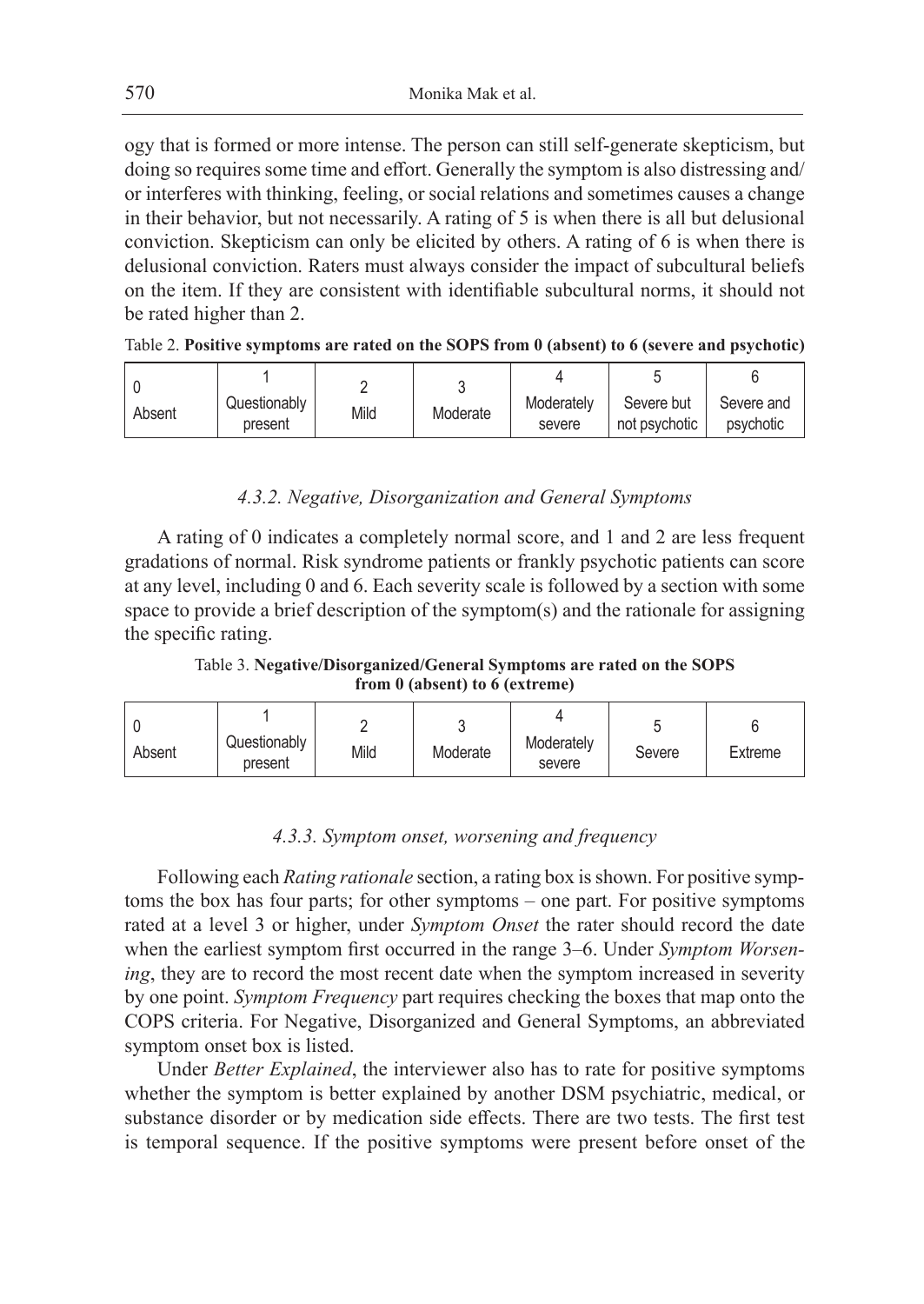co-occurring disorder or persist when the co-occurring diagnosis is in remission, the option to choose is 'NOT better explained'. If the co-occurring diagnosis has been present continuously during the period of positive symptoms, the second test is applied. The second test is whether the positive symptoms are more characteristic of a psychosis-risk syndrome or of the co-occurring disorder. When the positive symptoms are more characteristic of the other disorder, the symptoms are considered better explained by the other disorder. For example: feeling of personal disintegration precipitated by stress and relieved by self-injury in a borderline patient is better explained by the personality disorder. The sole exception is for schizotypal personality disorder: positive symptoms that are worsening are always rated as not better explained by SPD.

| For symptoms rated at level 3 or higher                                                                                                            |                                                                                                                                                                             |                                                                                                                                                      |                                                                                                                  |  |  |
|----------------------------------------------------------------------------------------------------------------------------------------------------|-----------------------------------------------------------------------------------------------------------------------------------------------------------------------------|------------------------------------------------------------------------------------------------------------------------------------------------------|------------------------------------------------------------------------------------------------------------------|--|--|
| <b>Symptom Onset</b>                                                                                                                               | Symptom Worsening                                                                                                                                                           | Symptom Frequency                                                                                                                                    | <b>Better Explained</b>                                                                                          |  |  |
| Record date when<br>a positive symptom first<br>reached at least a 3:<br>$\Box$ 'Ever since I can<br>recall'<br>$\Box$ Date of onset<br>Month/Year | Record most recent date<br>when a positive symptom<br>currently rated 3-6<br>experienced an increase<br>by at least one rating<br>point:<br>Date of worsening<br>Month/Year | Check all that apply:<br>$\Box \ge 1$ h/d, $\ge 4$ d/wk<br>$\Box$ > several minutes/<br>$d \geq 1x/m$ o<br>$\Box \geq 1x/wk$<br>$\Box$ none of above | Symptoms are better<br>explained by another<br>DSM disorder.<br>Check one:<br>$\Box$ Likely<br>$\Box$ Not likely |  |  |

Table 4. **Rating box for positive symptoms rated at a level 3 or higher**

### **5. Psychometric properties of the SIPS**

The subject of this paper is the description of the Polish translation of the tool, which is currently undergoing a full validation procedure. The following psychometric properties relate to the original version of the SIPS and its several versions developed in other countries.

Pilot studies – of both the original SIPS and its various translations – indicate the tool's good predictive validity and satisfactory level of most of the basic psychometric measures. Their results were somewhat different, though, owing to different sample characteristics and sizes.

SIPS authors [13], in longitudinal studies on groups of 14 and 49 patients, showed good predictive validity of the tool – in 40–50% of patients that fulfilled the POPS criteria a full-blown psychosis developed over the next 12 months. Still, other reports based on analyses of data from a much larger number of participants (several hundred) indicate that the possibility of developing the illness was 10 to 20% [7, 9, 14, 15]. Efforts have also been made to determine convergent validity of the SIPS by analyzing correlations between the values of the scale factors and severity of symp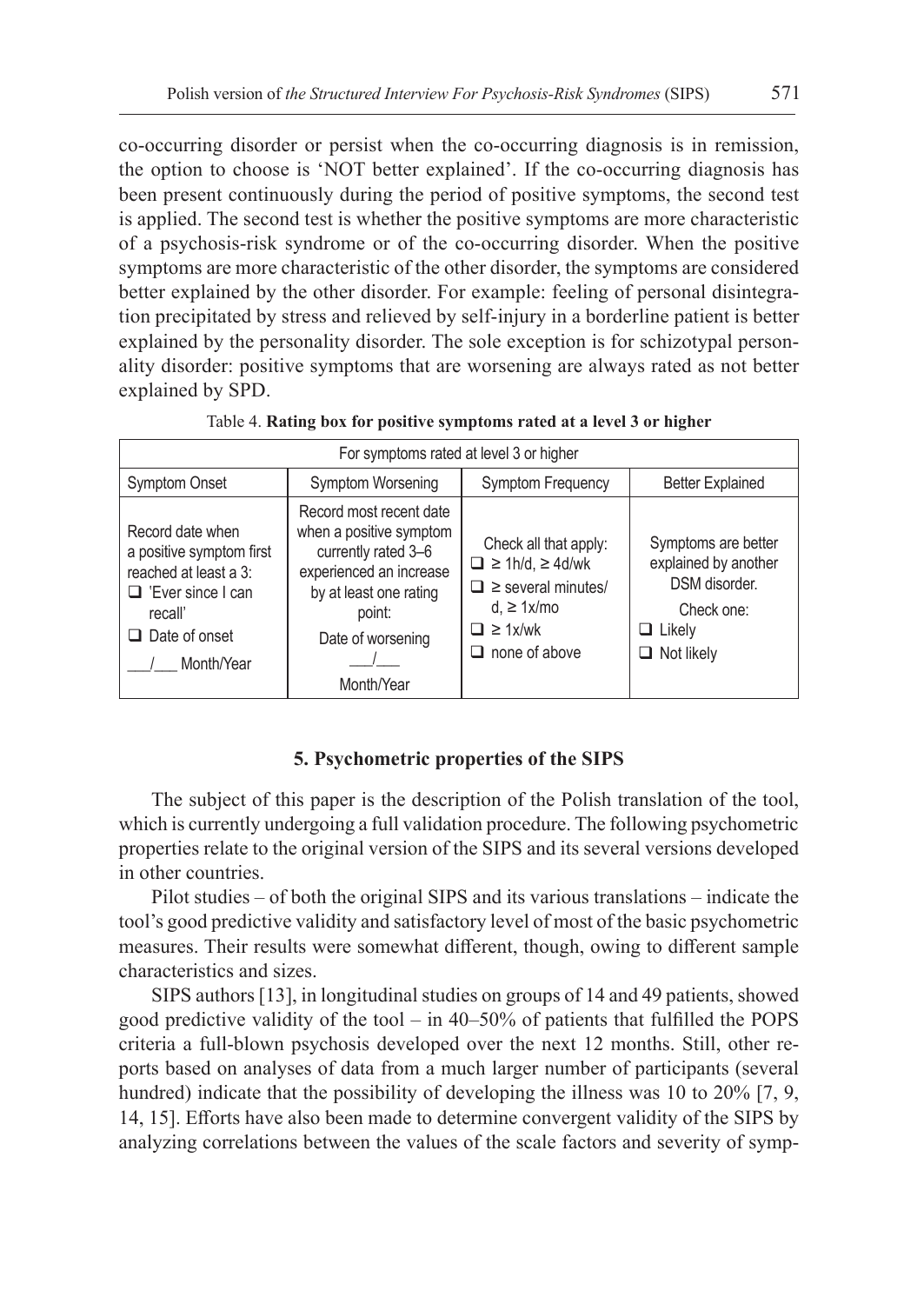toms according to *the Positive and Negative Syndrome Scale* (PANSS). The resulting high, statistically significant correlation coefficients between the two scale measures exceeded the value of 0.70 [16].

In validation studies attempting to determine the tool's reliability with the Cronbach's alpha carried out in other countries, the overall score was very satisfactory  $(\alpha > 0.8)$ , with lower scores of the subscales measuring individual groups of symptoms [16, 17]. A study of the Spanish version of the SIPS on a group of 30 UHR patients aged 15 to 31 years (*M* = 21.70) showed satisfactory reliability of the negative symptom  $(\alpha = 0.875)$  and disorganization scales  $(\alpha = 0.711)$ , but low reliability of the positive symptom ( $\alpha$  = 0.539) and general symptom scales ( $\alpha$  = 0.574) [18]. In a Korean study [16] on a group of 40 UHR patients aged  $15-33$  years ( $M = 21.33$ ), only the Negative Symptom Scale reached acceptable reliability ( $\alpha = 0.78$ ), while the scores of the Positive Symptom, General Symptom and Disorganization scales were 0.50; 0.56; and 0.48, respectively.

Due to the methodology applied in these studies, the reduced reliability scores of individual subscales should not lead to conclusions of poor measurement accuracy of the SOPS subscales, among other things, due to the different language versions. These studies were conducted on small groups, which makes it difficult to capture a representative variation, particularly in the case of the short scales. It is worth noting that in both studies, the only scale reaching satisfactory reliability was the longest, negative symptom scale, which is the only one consisting of 6 items.

The reliability of the SOPS was also tested using competent judges as the assessment method. Concordance coefficient for the overall score was estimated at 0.95 to 0.96, and for each subscale (positive, negative and general symptoms) it ranged from 0.75 to 0.80 [13, 16].

The subject of a part of the studies was theoretical validity of the SOPS determined by means of principal components factor analysis. In all the works of this type, they revealed the distribution of loadings in three, not four, factors – negative, general and positive symptoms. The resulting structures differed in terms of rotation method, the composition of the scales (3 to 9 items) and their reliability (from < 0.5 in the shortest scales of general symptoms to  $> 0.8$  in the longest scales of negative symptoms) [14, 16, 18, 19]. In such an advanced method as principal components analysis, the sample size has a significant impact on the reliability scores. It is recommended that the optimum size of the sample to be analyzed is 5–10 persons per one item, and the minimum should be not less than three persons per one item [20]. The above studies were conducted on small (30 to 95), or mixed samples, comprising both UHR patients and those meeting the criteria for other disorders, including schizophrenia and mood disorders. With 19 items of the SOPS, most studies did not reach the minimum (and none of them optimal) sample size allowing to achieve fully reliable results of factor analysis. As suggested by the described data, the recruitment of UHR patients is difficult and therefore it is worth conducting validation studies in multicenter collaboration. [21]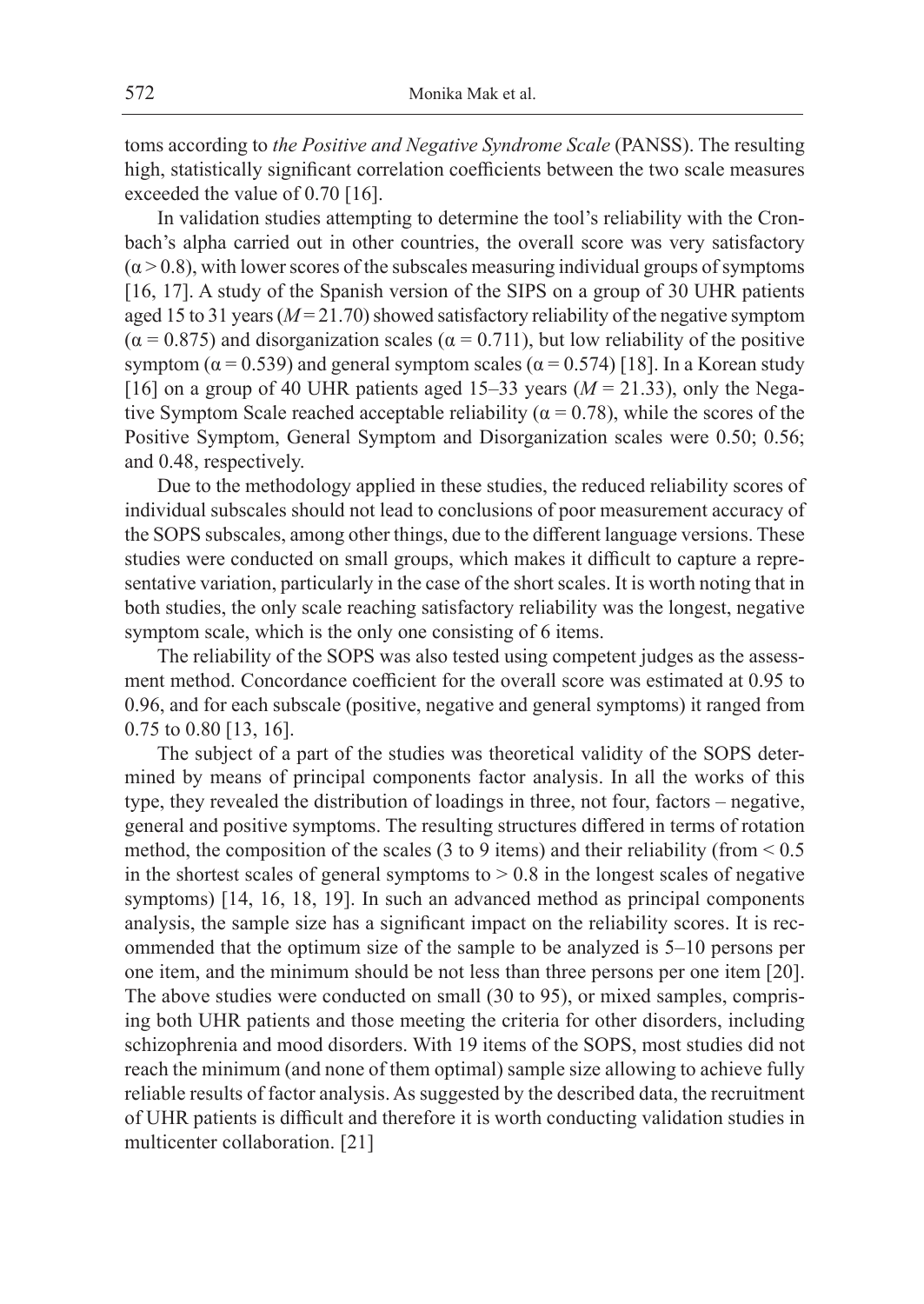#### **6. Polish version of the SIPS**

In May 2017, we electronically contacted the authors of the SIPS [13]. Having obtained their consent to undertake research on the Polish validation of the tool, we commenced the translation process involving two independent translators. In the first step, the content of the interview was translated from English into Polish, upon which the second translator conducted translation from Polish into English. Thus obtained back translation was sent to the authors of the SIPS in August 2017 to verify its correctness. Validity assessment of the translation and proofreading lasted until October 2017, and the final approval of the Polish translation was received on the 12.10.2017. The pilot study of the Polish version of the SIPS that will determine its psychometric properties is still in progress.

# **7. Conclusions**

Among persons seeking help at mental health clinics there are those who cannot be diagnosed with any particular mental illness or personality disorder based on standard diagnostic criteria. As described in this paper, the SIPS can constitute a useful tool for identification of persons from psychosis high-risk groups. Based on elevated SIPS scores and clinical assessment it is possible to determine the severity of psychopathological symptoms which do not meet criteria for mental illness/ disorder and implement early intervention, e.g., cognitive behavioral psychotherapy (CBT), which can prevent conversion to full-blown psychosis or any other disorder. The Polish adaptation of the SIPS is currently underway, including tests on its reliability and validity, and there are parallel works on a treatment program for persons at high risk of developing psychosis.

*Throughout the creation of this article, the authors relied heavily on contributions from colleagues. Their input was invaluable, and we want to thank them and recognize them for all of their hard work:*

*Zofia Lebiecka – translation Aleksandra Mazur – back translation Jolanta Kucharska-Mazur – scientific consultation JustynaPełka-Wysiecka – scientific consultation*

## **References**

- 1. Samochowiec J, Bieńkowski P. *Diagnoza, leczenie, organizacja. Wybrane wytyczne Europejskiego Towarzystwa Psychiatrycznego (EPA)*. Krakow: Polish Psychiatric Association Editorial/ Publishing Commitee; 2016.
- 2. Jarema M. *Standardy leczenia farmakologicznego niektórych zaburzeń psychicznych*. VM Media Sp. z o.o. VM Group sp. k. (Grupa Via Medica); 2015.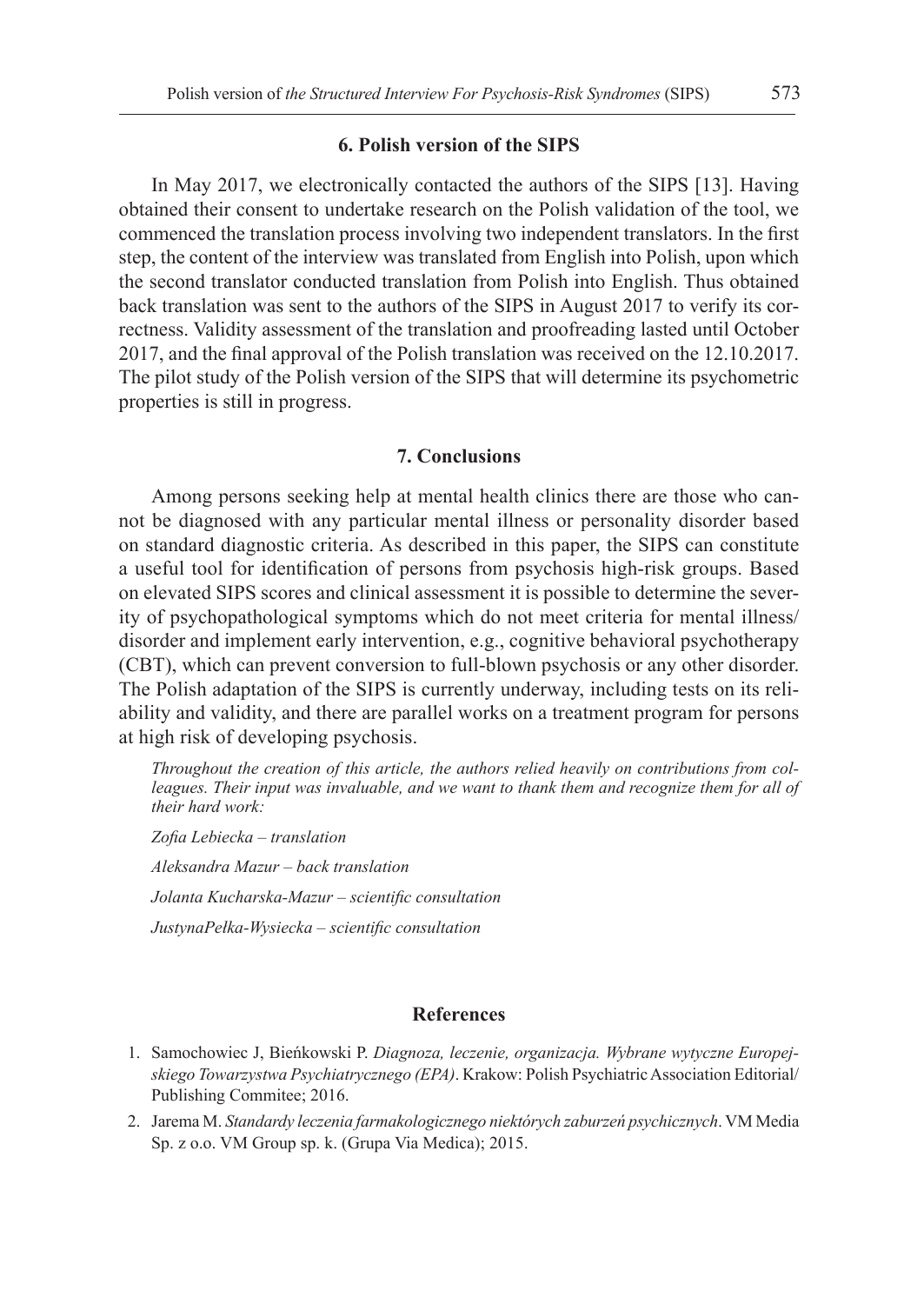- 3. Huber G. *Reine Defektsyndrome und Basis-Stadien endogener Psychosen*. Fortschr. Neurol. Psychiatr. 1966; 34: 409–426.
- 4. Janzarik W. *Schizophrene Verlaufe*. Berlin–Heidelberg–New York: Springer; 1968.
- 5. Rabe-Jabłońska J, Kotlicka-Antczak M. *Ryzykowny stan psychiczny. Czy można zapobiegać schizofrenii?* Poznań: Termedia Wydawnictwa Medyczne; 2012.
- 6. Young AR, McGorry PD. *The prodromal phase of first-episode psychosis: Past and current conceptualizations*. Schizophr. Bull. 1996; 22(2): 353–370.
- 7. Woods SW, Addington J, Cadenhead KS, Cannon TD, Cornblatt BA, Heinssen R et al. *Validity of the prodromal risk syndrome for first psychosis: Findings from the North American Prodrome Longitudinal Study*. Schizophr. Bull. 2009; 35(5): 894–908.
- 8. Klosterkötter J, Hellmich M, Steinmeyer EM, Schultze-Lutter F. *Diagnosing schizophrenia in the initial prodromal phase*. Arch. Gen. Psychiatry 2001; 58(2): 158–164.
- 9. Cannon TD, Candenhead K, Cornblatt B, Woods SW, Addington J, Walker E et al. *Prediction of psychosis in youth at high clinical risk: A multisite longitudinal study in North America*. Arch. Gen. Psychiatry 2008; 65(1): 28–37.
- 10. Morrison AP, French P, Walford L, Lewis SW, Kilcommons A, Green J et al. *Cognitive therapy*  for the prevention of psychosis in people at ultra-high risk: Randomised controlled trials. Br. J. Psychiatry 2004; 185: 291–297.
- 11. Gross G, Huber G, Klosterkötter J, Linz M. *Bonner Skala für die Beurteilung von Basissymptomen (BSABS)*. Berlin: Springer; 1987.
- 12. Jaracz J, Grzechowiak M, Raczkowiak L, Rataj K, Rybakowski J. *Polska wersja Kompleksowej Oceny Zagrażających Stanów Psychicznych (CAARMS) – opis metody*. Psychiatr. Pol. 2012; 46(1): 95–107.
- 13. Miller TJ, McGlashan TH, Rosen JL, Cadenhead K, Cannon T, Ventura J et al. *Prodromal assessment with the structured interview for prodromal syndromes and the scale of prodromal symptoms: Predictive validity, interrater reliability, and training to reliability*. Schizophr. Bull. 2003; 29(4): 703–715.
- 14. Lemos-Giráldez S, Vallina-Fernández O, Fernández-Iglesias P, Vallejo-Seco G, Fonseca-Pedrero E, Paíno-Piñeiro M et al. *Symptomatic and functional outcome in youth at ultra-high risk for psychosis: A longitudinal study*. Schizophr. Res. 2009; 115(2): 121–129.
- 15. Yung AR, Yuen HP, Berger G, Francey S, Hung TC, Nelson B et al. *Declining transition rate in ultra high risk (prodromal) services: Dilution or reduction of risk?* Schizophr. Bull. 2007; 33(3): 673–681.
- 16. Jung MH, Jang JH, Kang DH, Choi JS, Shin NY, Kim HS et al. *The reliability and validity of the Korean version of the structured interview for prodromal syndrome*. Psychiatry Investig. 2010; 7(4): 257–263.
- 17. Fernández P, Ortega J, García P, Gutiérrez A, García A, Bobes J et al. *Predictive validity of the Scale of Prodromal Symptoms (SOPS)*. Actas Esp. Psiquiatr. 2006; 34(4): 216–223.
- 18. Hawkins KA, McGlashan TH, Quinlan D, Miller TJ, Perkins DO, Zipursky RB et al. *Factorial structure of the Scale of Prodromal Symptoms*. Schizophr. Res. 2004; 68(2): 339–347.
- 19. Comparelli A, Savoja V, Kotzalidis GD, Woods SW, Masticoni S, Vassallo F et al. *Factorstructure of the Italian version of the Scale of Prodromal Symptoms (SOPS): A comparison with English version*. Epidemiol. Psychiatr. Sci. 2011; 20(1): 45–54.